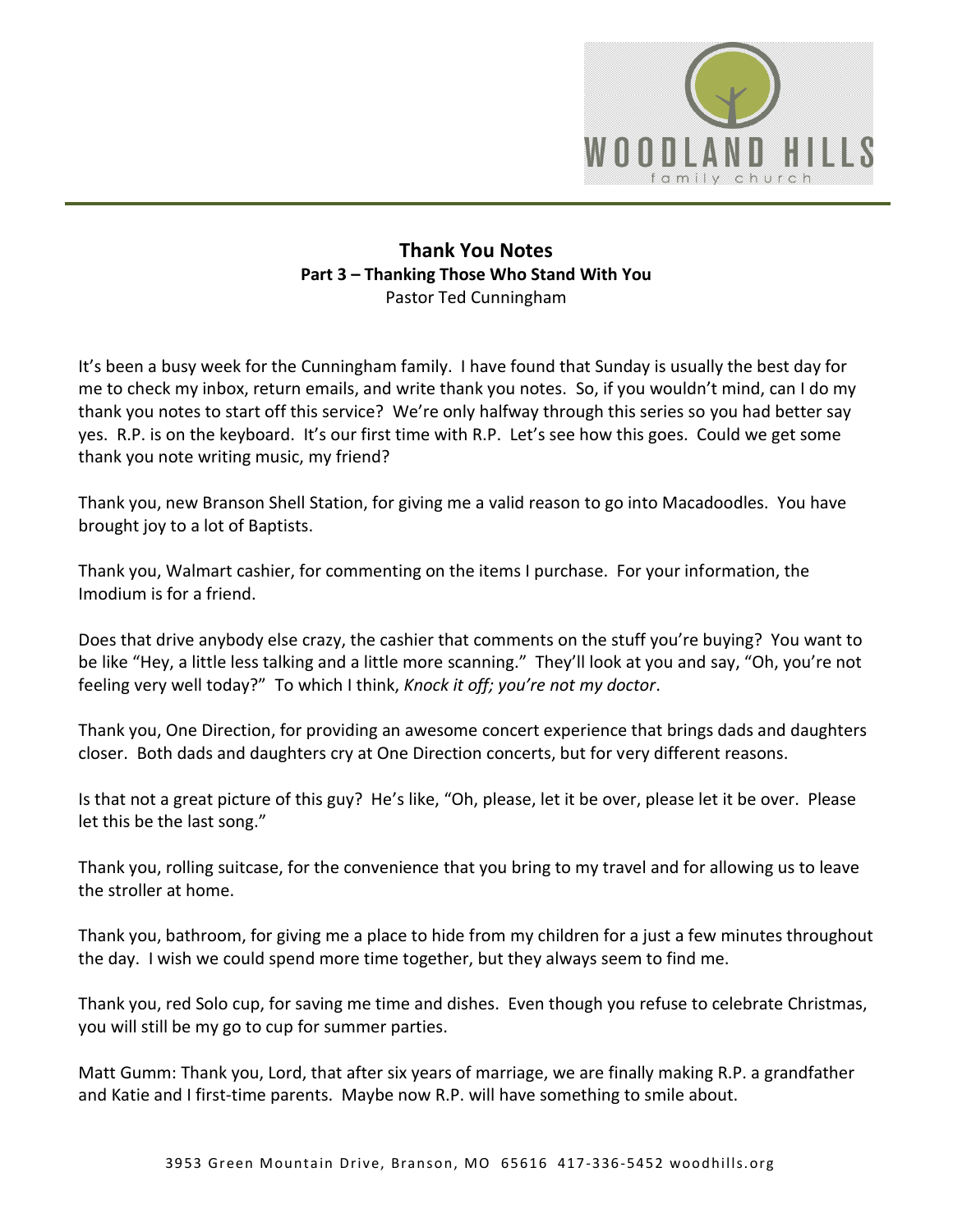Ted Cunningham: Let's hear it for the Gumms having their first child. Let's hear it for R.P. We love this guy. That's all a Branson act you see right there.

We are going to jump into this Chapter 3 of 1 Thessalonians. So if you have your Bibles, turn to 1 Thessalonians 3. If you do not have a Bible or you're here and maybe it's your first time, all that we share will be on this screen right here so you'll be able to follow along. We are in this book of the Bible and like a lot of Paul's letters, he's writing back to a church that he founded with a lot of new believers. He was run out of town prematurely because of persecution, so he was not able to finish the work there.

We're going to see in the very first verse of Chapter 3 that he even says, "I can stand it no longer; I needed to find out what was going on back in Thessalonica, so I stayed in Athens, but I sent Timothy." Timothy was his young protégé, a younger pastor. Paul says, "I sent him back to Thessalonica to check on you. He has sent a good, encouraging report back to me." Now we see a gentle, pastoral response to this church.

Two weeks ago, we looked at thanking the leaders in your lives. Today we are looking at *Thanking Those Who Stand With You*. Those who stand with you during difficult times, through trials, through cultural pressure for the faith that you profess in Jesus and for some, even severe persecution. He is going to write them and tell them "Listen, you saw this coming. We told you this would happened. We said when you make a decision to follow Jesus; you are going to experience persecution. You shouldn't be unsettled or shocked by this." We are actually going to discover the whole purpose of the church. We'll find the church is a safe place for Christians to gather and encourage one another during times of persecution, to bring joy to one another when the world is dark and when the world is persecuting us for our faith.

We are going to jump right in to Chapter 3. This is the Apostle Paul speaking to the Church at Thessalonica. He's speaking to a lot of young, new believers, making sure they are not unsettled in their faith because of the persecution they are experiencing because of Jesus.

*[1](http://www.studylight.org/desk/?q=1th%203:1&t1=en_niv&sr=1) So when we could stand it no longer, we thought it best to be left by ourselves in Athens. [2](http://www.studylight.org/desk/?q=1th%203:2&t1=en_niv&sr=1) We sent Timothy, who is our brother and co-worker in God's service in spreading the gospel of Christ…* He's making this case in this letter after Timothy sends a report back because there may be some frustration that Paul himself did not come back and instead sent someone. He's making sure they understand that Timothy has a very important role to play in encouraging the church in Thessalonica. …*to strengthen and encourage you in your faith, [3](http://www.studylight.org/desk/?q=1th%203:3&t1=en_niv&sr=1) so that no one would be unsettled by these trials.* That sets the tone for all of Chapter 3.

Paul wants to make sure that they are at peace with what is going on, knowing this was going to happen, knowing this would continue to happen, but knowing we stay strong in the faith and that's why we have each other during times such as this. *For you know quite well that we are destined for them. [4](http://www.studylight.org/desk/?q=1th%203:4&t1=en_niv&sr=1) In fact, when we were with you, we kept telling you that we would be persecuted. And it turned out that way, as you well know. [5](http://www.studylight.org/desk/?q=1th%203:5&t1=en_niv&sr=1) For this reason, when I could stand it no longer, I sent to find out about your faith. I was afraid that in some way the tempter…*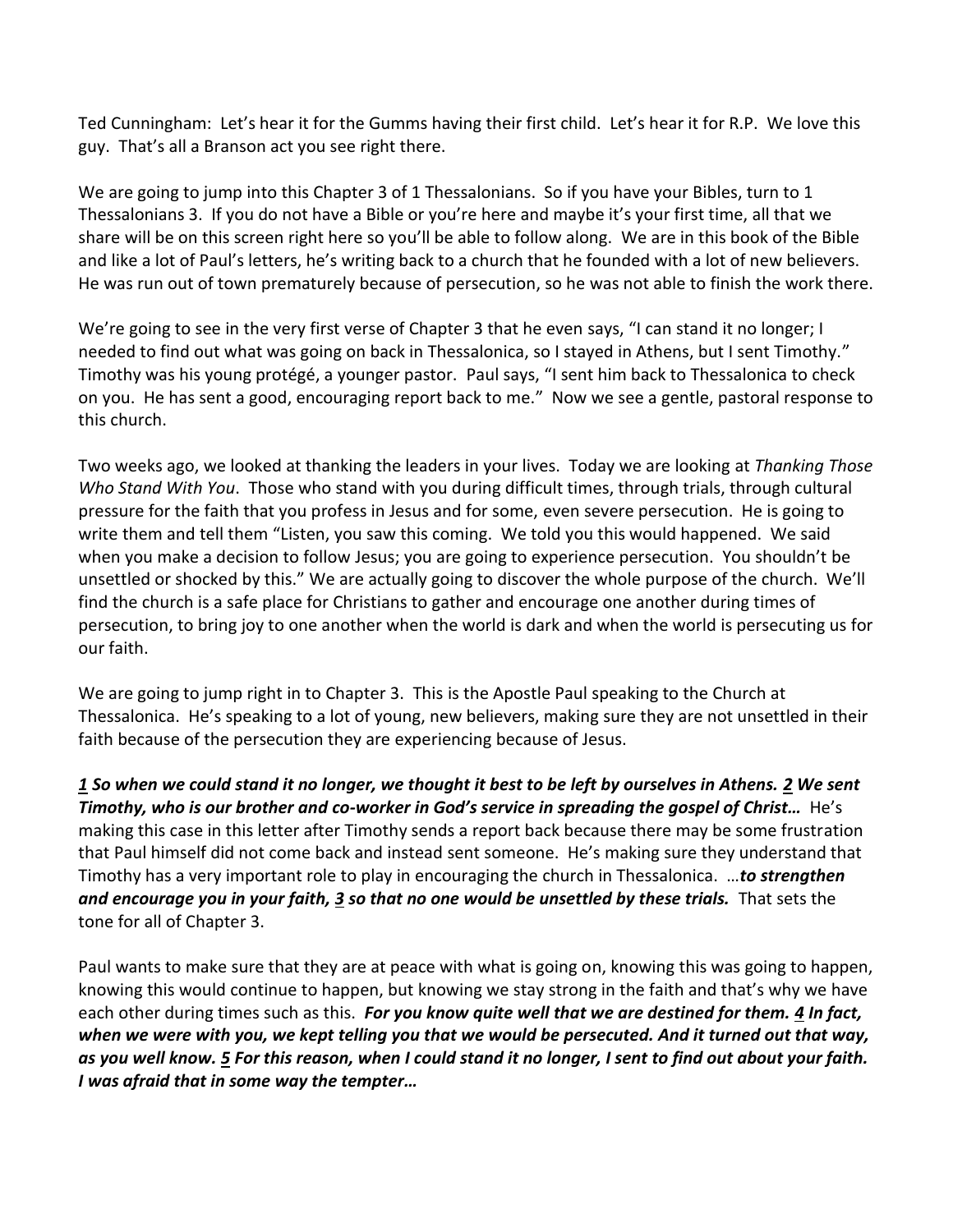Just as a reminder here… Satan hates you, he hates your family, he hates your marriage, and he hates your Lord. And when you are on his radar, he will do everything he can to throw you off of your faith and to take you away from your relationship with Jesus.

Paul was afraid that in some way the tempter *had tempted you and that our labors might have been in vain.* He's wanting Timothy to encourage them and strengthen them and shore them up, if you would, to make them strong so that they can go through this persecution.

Here's what we learned from this very first big idea. We are going to give some core values of what Woodland Hills Family Church believes and what we've always stood for over the years.

### **We expect the world to be hostile towards Christ.**

It shouldn't unsettle us when we see people coming against the name of Jesus. What we want to spend some time with today is how you and I should be responding towards it, how we should be dealing with the hostility. How many of you can say amen to this? It doesn't take long on Facebook to realize that Christians are very unsettled. We go on Facebook, we yell at the non-Christians, we yell at the courthouses for taking the Ten Commandments down, we yell at a coffee company, we bash this person, and we bash that person. It's sad to me the hostility being displayed among Christians when we should expect that from the world. We should expect hostility towards Jesus because Jesus himself told us this.

Look at what Jesus says in John 15. *[18](http://www.studylight.org/desk/?q=joh%2015:18&t1=en_niv&sr=1) "If the world hates you, keep in mind that it hated me first."* This isn't against just you. Jesus is saying, "They hated me so if you claim the name of Jesus, if you claim me as your Lord and savior, you should expect it." *[19](http://www.studylight.org/desk/?q=joh%2015:19&t1=en_niv&sr=1) "If you belonged to the world, it would love you*  as its own." It's interesting that Christians today seem to be trying so hard to get the world to love us, but Jesus didn't say, "You'll be known as my disciples by the way the world loves you." He said, "You'll be known as my disciples by the way you love one another, by the way you show love to each other." *As it is, you do not belong to the world, but I have chosen you out of the world. That is why the world hates you.*

# **We do not expect non-Christians to act like Christians.**

This is very important. This goes all the way back to my youth pastoring days when senior adults in the church would come to me as the youth pastor in South Georgia and point out teenagers who were visiting our church that were not acting like Christians. I would have to remind them that they are not Christians so why in the world would we expect them to act like Christians. We are glad they are here; we shouldn't be shocked by their actions.

You've heard this idea brought out a lot of ways and I think it's one of Joe White's favorite things we say at this church, but we love the smell of marijuana at Woodland Hills Family Church. I feel we are doing something right. If we smell alcohol on the breath of people, we are doing something right. We're a church where people are going "Who are they? What do they believe? And why would they accept me?

What's interesting to me… And I just want to set this straight because I get letters a lot from people who didn't like the response they received when they visited our church for the first time. A lot of it's in the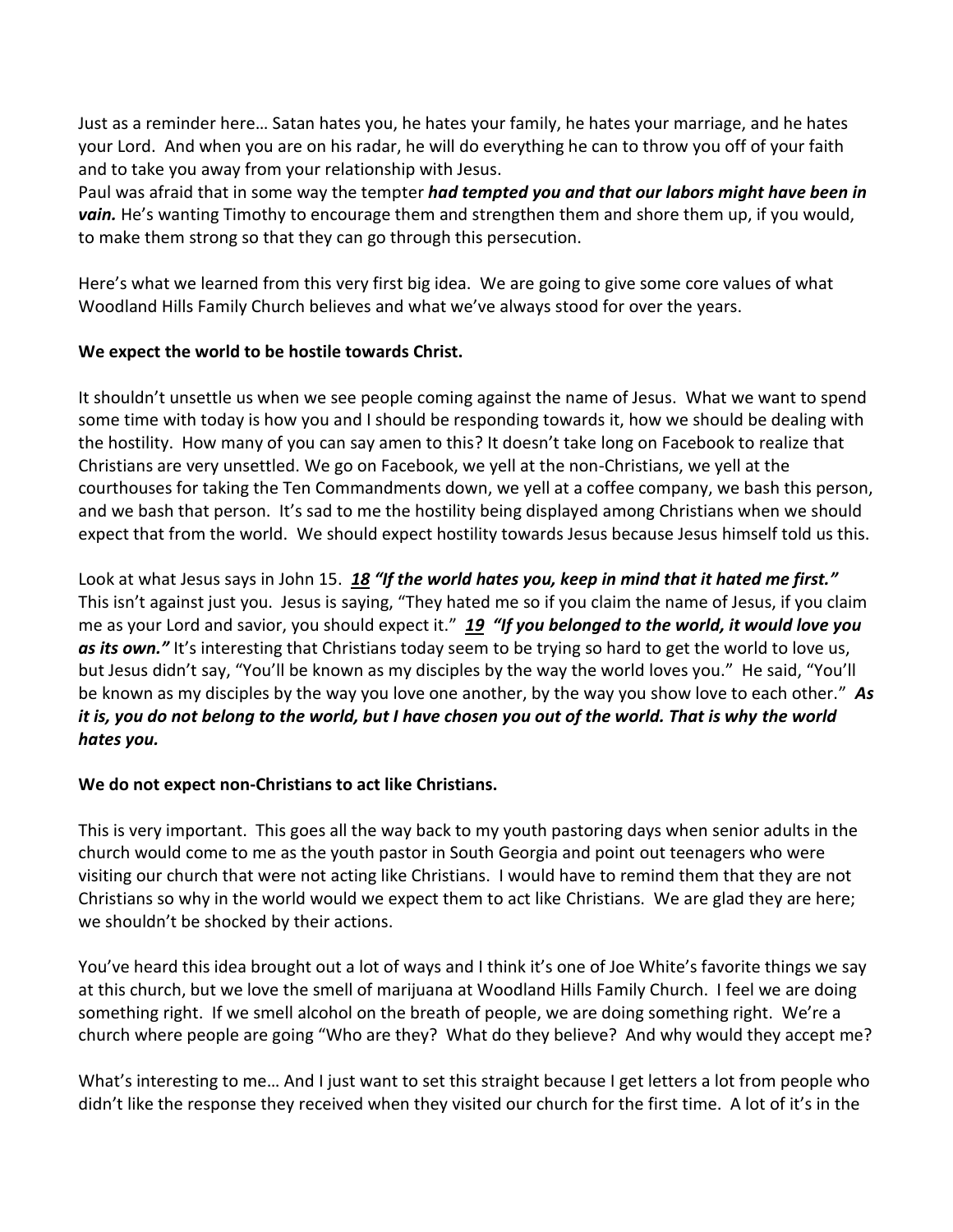parking lot. I can tell you parking lot stories. One guy cusses out someone for cutting him off. We've had the finger given to people in our parking lot. They're like "If that's your church..."

I'm like "Wait a second. Understand that in this room today, there are a lot of non-Christians, and we're glad they're here. Just like if we have the smell of marijuana… Somebody being flipped off in the parking lot? I don't know if that's a bad thing.

You're probably thinking I'm way out of line, but someone with an anger issue who has not placed faith in Jesus… I think it's a great thing that they are here today, hearing the name of Jesus. That's a good thing.

Now… If one of our elders flips you off, or an elder cusses you out, that's a whole other story. And we've already talked to him about that; you need to know. It should never happen again, I promise you.

A couple of weeks ago, some folks said, "I can't believe the way I was treated."

I want you to understand there is the possibility… You may have had some Christians treating you poorly when you came here and we are going to give God time with them too. But keep in mind you may be dealing with some non-Christians who are treating you poorly. At this church, we don't expect non-Christians to act like Christians. We do not believe in behavior modification. We want Jesus to get a hold of you. We want any life change that flows out of you to be from the person of Jesus Christ, not us telling you what to do.

So, let's make it really clear about the parking lot. You only need to let one person in at a time to be Christian at this church. We've made that very clear. I know that drives people crazy when someone lets two or three cars in. Those are the Christians that are going overboard. We're not all freaks like that. One person in at the end of the service is plenty. That's one person in each row. If you get with the program…

### **We do not expect Christians to act like non-Christians.**

We do expect different attitudes and behaviors. We want our beliefs and our behaviors to be aligned. Time and time again in the scripture, Jesus is sharing with us how our beliefs and our behaviors should align. Don't be unsettled when the world hates you; they hated me first. Love one another. Bond together. Your suffering is a way for Christians to come closer together. He makes that very clear.

This week, I was thinking about this because we were in Chicago for an event and Amy wanted to go to Macy's in Downtown Chicago. Macy's is like nine stories, it's decorated for Christmas, and she is in the holiday mood. So let's go see what it would look like if we owned a nine story home fully decorated. She wanted to go to Santa Land. Our kids are 10 and 12; they don't really do the Santa thing anymore. But we walked through this long maze and it was beautifully decorated. There was nobody there in the middle of the afternoon. I'm singing Christmas carols to give her the full effect. I need to carry sugar cookie car freshener in my pocket just to wave it in front of her nose while we're doing this. She just loves this time of year.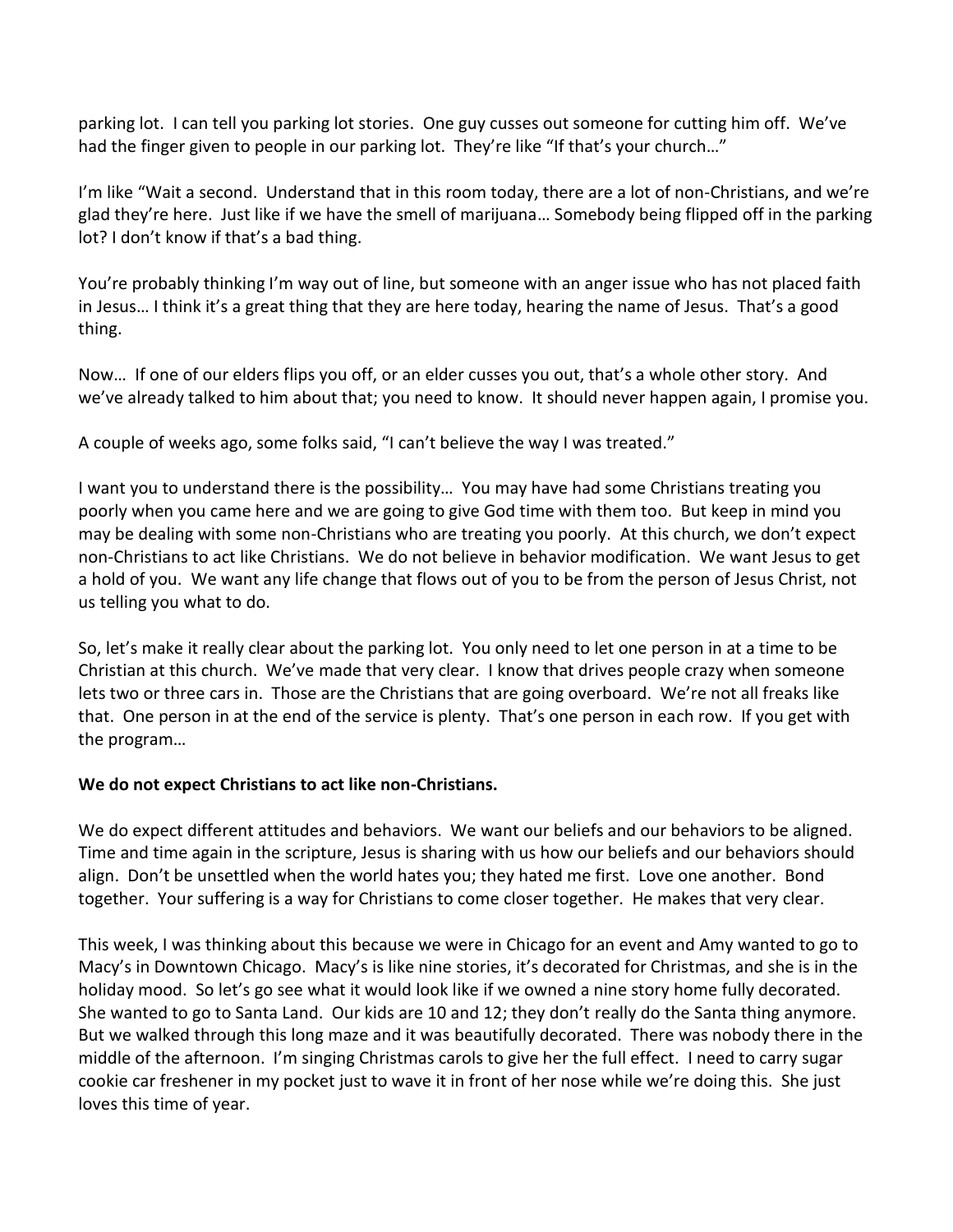We get to the end and we were met by an elf. He wasn't all that jolly. He said, "Hey, kids, you want to sit on Santa's lap?"

We all kind of looked at each other and Corynn said "Creepy… No, I don't want to sit on Santa's lap." I told him we would just probably go to the exit. Then he rolled his eyes at us. I didn't' say anything, but I wanted to say, "I've seen the movie, okay, any you're an angry little elf. You're supposed to be spreading Christmas cheer for the whole world to hear and I don't need the eye roll right now." It's interesting that even in those little interactions it's like "Oh, I'm going to come right back at you the way you're coming at me. I'll take that hat and I'll…" It's this how we get though?

We have to guard ourselves. We do not expect non-Christians to act like Christians, so they have a free pass here at Woodland Hills Family Church. We don't want to tell them how to behave, we want Jesus to redeem their dead soul and bring life to them and then the life-change begins. But we do not expect Christians – those who have placed faith in Jesus – to act like non-Christians.

### **We expect non-Christians to hate Christians**.

It's what Jesus said. We expect that. We expect the world to hate us. However… Now this is where it changes a little bit. If you are tweeting, get the words right.

#### **We do not expect Christians to hate non-Christians**.

There's a big difference there. We are not called to that. What happens when we face persecution? I want us to see persecution today – what it is not and what it is. The plain red Starbucks cup is not persecution. By the way, go into a Starbucks; Christmas is written all over the store. They even sell an Advent calendar. It's everywhere. I was going to do a thank you note to them. Thank you for all of it. Some of you are thinking you're going to Dunkin Donuts now. Well you can't in our town, but this is not persecution.

Do you know what persecution is? It's terrorists holding captives. This is persecution. These are men who say, "I place faith in Jesus and will be true to my Lord." Jesus was very clear on this.

Look at what he says in Matthew 10. *[32](http://www.studylight.org/desk/?q=mt%2010:32&t1=en_niv&sr=1)"Whoever acknowledges me before others, I will also acknowledge before my Father in heaven. [33](http://www.studylight.org/desk/?q=mt%2010:33&t1=en_niv&sr=1) But whoever disowns me before others, I will disown before my Father in heaven."* Then we get one of the most shocking statements Jesus has ever said.

*[34](http://www.studylight.org/desk/?q=mt%2010:34&t1=en_niv&sr=1)"Do not suppose that I have come to bring peace to the earth. I did not come to bring peace, but a sword."* This doesn't really fit with what we learn at Christmas and in Christmas carols. He's the Prince of Peace, he brings the gospel of peace, and you and I are called to be peacemakers. Blessed are the peacemakers. When he was born, the angels sang Glory to God on the highest and on earth, peace. Now he says, *[34](http://www.studylight.org/desk/?q=mt%2010:34&t1=en_niv&sr=1) "Do not suppose that I have come to bring peace to the earth. I did not come to bring peace, but a sword."*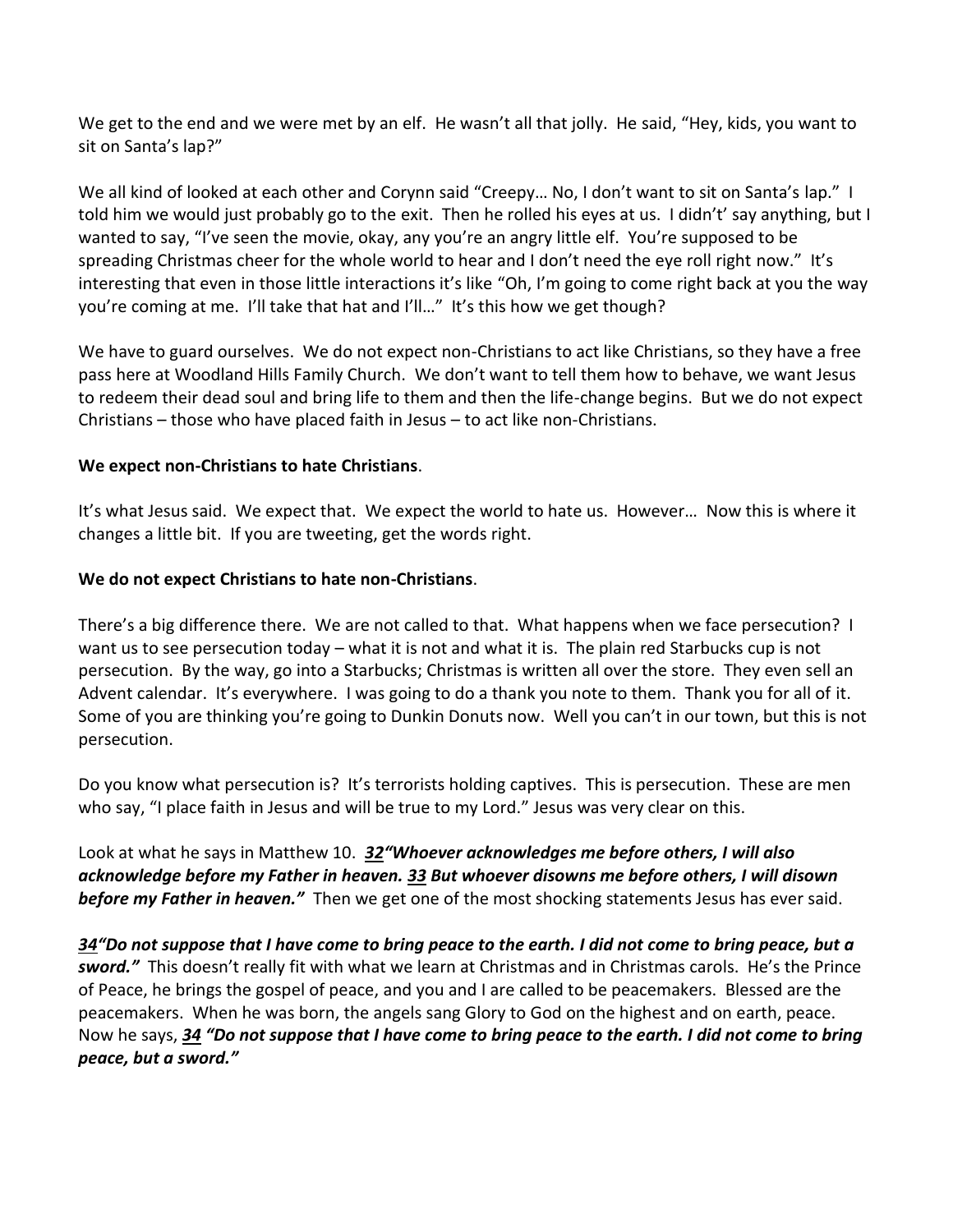I looked everywhere this week for a Christmas carol that has this thought in it. It's nowhere to be found. So I wrote one. I just started one very briefly. I want somebody here that writes music to take it and run with it. It goes like this:

*"Oh, holy night. The stars are brightly shining. It is the Lord and he comes with a sword."* 

That's what we should be singing to our children at night. That's all I've got; I'm not a songwriter. I stole the first line. The second line is the only one I made up.

But what is Jesus speaking of when he talks about a sword? He's speaking of the sword that many of you have felt in relationships. In the context of this passage, he's going to talk about the sword in the family. Some of you placed faith in Jesus and you've experienced the sword in a relationship between you and your parents or between you and a sibling or between you and a child. Some of you have experienced the sword at work. You have placed faith in Jesus, you proclaim the name of Jesus boldly and you've experienced the sword. You've experienced people saying they want nothing to do with you. And you have experienced firsthand the hostility the world has towards Christ. You've experienced that and the sword has come to relationships. Maybe for some of you, it's at school or at the university. For others, it's in the home.

I'm going to show a video clip from the movie *God's Not Dead*. I have to preface this. This is a scene of a young lady, a Muslim girl, who professes faith in Jesus. She becomes a Christian. It fits the Matthew 10 context perfectly when Jesus said that a father would be divided from his son and a daughter-in-law from a mother-in-law. It will happen in families when the name of Jesus is proclaimed. We see the violent reaction, the sword that comes to her relationship with her dad.

I just want to warn you. If you have children in here, there is a few moments of violence in the second half of this short clip. You have about two minutes once the clip starts rolling. If you don' t feel this is something your child should see, I want to encourage you to, within the first two minutes of this clip, just step out. You can step out and come back in or you can step out and we have video monitors in the Family Room as well as in the lobby. I just want to give you that courtesy if you feel it's too much for a small child.

# Video clip plays. <https://www.youtube.com/watch?v=SLYafQUDrOk>

May that clip help many Christians to end the silliness over a red cup. And may it cause us to realize the sword that comes to many when they profess faith in Jesus and the relationships that are severed because one has chosen the name of Jesus above all names, the only name whereby man can be saved. And all God's people said… Amen.

## **The church has always been a rallying point for Christians to encourage one another through trials and persecution.**

Here's what we know about the church. We will continue in 1 Thessalonians. The church has always been a rallying point. I hope you understand that. Some people wonder what Sunday morning is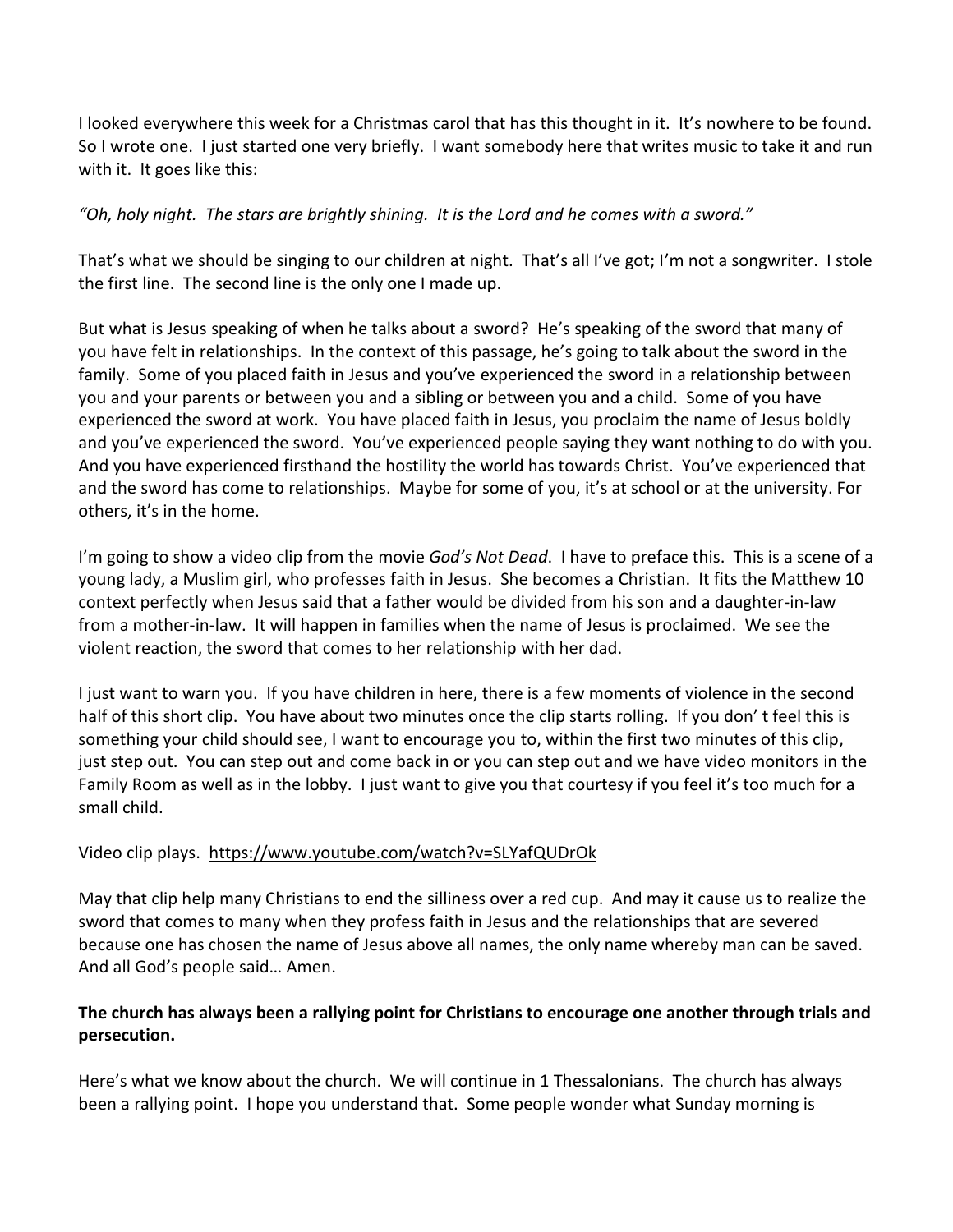supposed to be. Some churches believe it's Bible study. You get together, open the Bible, and you study. Some believe it's primarily worship. You gather together to worship. Some believe it's where you go to serve together. Some believe that it's primarily evangelism. It's where you create a service to invite the lost to come and teach them about Jesus.

So many people can focus on certain purposes or one purpose of the church to the exclusion of the others. We try to balance all of the purposes, but we never get away from this big idea. Sunday morning is a rallying event. This is a time where we gather and every time we gather, this is supposed to encourage us and bring our faith to a place where we can go out into the world again. Again, we are to be in the world but not of it.

Some churches move to the point of becoming not only a rallying point, but a place of isolation. They feel it's so bad out there that they are going to stay away from it altogether and they are just going to meet and be together and stay together because it's the best way to protect themselves. But that's not the case. Jesus said, "I'm sending you out." But remember, we have each other. This is the key. We've always been a rallying point to encourage one another through the trials and persecution that we face. This has always been a place where we can get together with others and be strengthened and encouraged.

It's not a funny scene in the movie, but this scene gets me because it's a simple scene. It's probably not the most spiritual of movies, but I love the dialogue between Captain America and Tony Stark in the movie *Avengers: Age of Ultron*. Let me show you the scene. This is right after Ultron has gone out to the world and the humble Tony Stark is standing there talking about the wormhole that brought the aliens down. You're probably thinking this is a terrible illustration to bring to a church service. All of this is fake; it's not true. I just want to make sure you don't believe a wormhole came.

Tony Stark goes "Do you remember the wormhole and the hostile alien army that came down and took out New York?" They all remembered that. This next picture is Tony Stark and he's giving this big speech. He's saying, "That's the end game; that's where we're taken out." As he looks at the other Avengers, he says, "What was your plan to deal with it?"

Well, leave it to Captain America; he says one word. He answers Tony Stark's question of how they were going to deal with that. He answers it with one word. Does anybody know the word? The word is *Together*. That's all he says.

What does Tony Stark say? "We'll lose."

Captain America says, "Then we will do that together too." That was my favorite line in the movie.

Now bring that into the perspective of the church. We don't lose the end game. We aren't taken out by an end game. That's our encouragement. This is why we have the hymns. Raise your hand if you love the old hymns. Go back, study the hymns, sing the hymns, and read the hymns and do you know what you'll read? You'll ready about Christians encouraging one another with thoughts of heaven.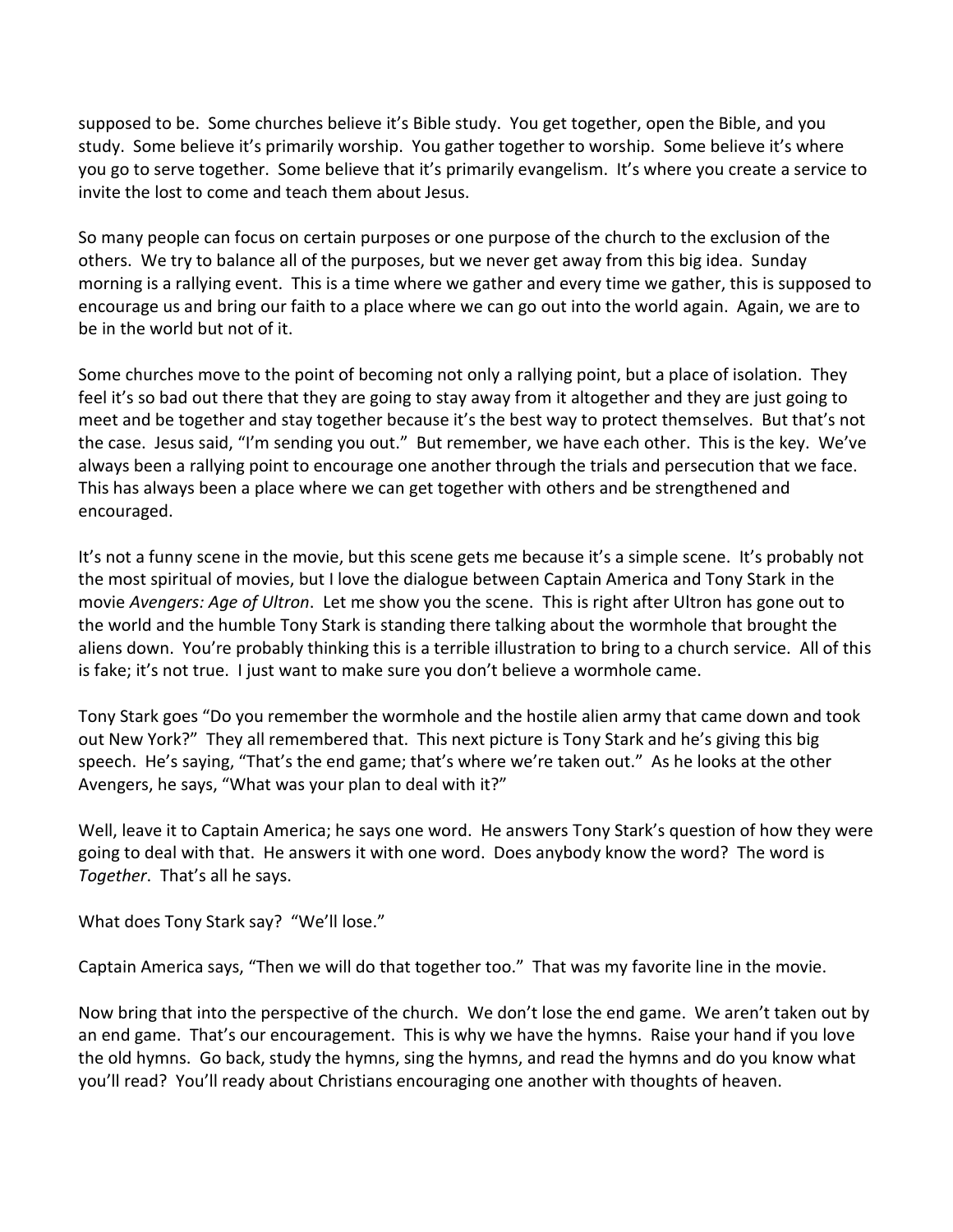We realize we have 70 years, 80 if we're strong, but this is a very short period of time. We know the end game. And when we gather, we are to encourage one another with those words.

In 1 Thessalonians 4, that we will see next week, Paul is speaking and is encouraging the Church at Thessalonica. He's telling them "You're concerned about those who have fallen asleep" or those who have died, and then he gives the gospel as clear as it is anywhere in this book. He says, "We believe Jesus died and rose again." That's the gospel. "And we believe he will bring back with him those who have fallen asleep and we will all be together again one day." At the end of Chapter 4, he says, "Therefore, encourage one another with these words. Remind each other all the time and every time you are together of this truth."

This past week has been a great week in Branson. It's probably the highlight of our week, right up there with Christmas. You've seen this scene. These are pictures from Branson. There's a Pearl Harbor survivor. I don't think anybody in the country does it better. When I go out and do marriage conferences, I kind of feel like I get to be an ambassador for Branson. I was in Ft. Wayne, Indiana and I asked how many had been to Branson. Maybe about half of the place raised their hand. I love meeting folks my age and asking them if they've been to Branson. I get this response almost every time: "Oh, my parents love that place."

I'm like "Well, you should love it too; come on down. We have shows that work for you as well." Then I sing a little country music for them and hopefully they will show up one day. But I tell them this. I tell them I believe there is nobody better at honoring the men and women who fought and served for our country. These men and women understand duty, loyalty, etc. I love scenes like this. Here are two guys that served together in war. They fought together. They bled together. They sacrificed together. They became men together and they grew up together.

You find them back in Branson. Sometimes it's just two buddies sitting down at a table wearing matching hats. Other times, you go into hotels and you can't get breakfast; the waffle stations are packed because it's a whole battalion, a whole platoon full of soldiers – men who said, "We fought together and it has bonded us." You see scenes like this. This one still gets me every time. Guys who meet for the first time after war here in Branson. They begin sharing their stories. There's a bond that forms because they are together, they fought against hostility, but they are encouraging one another.

Let's continue in 1 Thessalonians 3. *[6](http://www.studylight.org/desk/?q=1th%203:6&t1=en_niv&sr=1) But Timothy has just now come to us from you and has brought good news about your faith and love. He has told us that you always have pleasant memories of us and that you long to see us, just as we also long to see you. [7T](http://www.studylight.org/desk/?q=1th%203:7&t1=en_niv&sr=1)herefore, brothers and sisters, in all our distress and persecution we were encouraged about you because of your faith.* "The stories we are getting and the reports we are hearing are doing so well for us as we're going through these difficult and challenging times." *[8](http://www.studylight.org/desk/?q=1th%203:8&t1=en_niv&sr=1) For now we really live, since you are standing firm in the Lord. [9](http://www.studylight.org/desk/?q=1th%203:9&t1=en_niv&sr=1) How can we thank God enough for you in return for all the joy we have in the presence of our God because of you? [10](http://www.studylight.org/desk/?q=1th%203:10&t1=en_niv&sr=1) Night and day we pray most earnestly that we may see you again and supply what is lacking in your faith.* He's saying he knows there is more work to be done.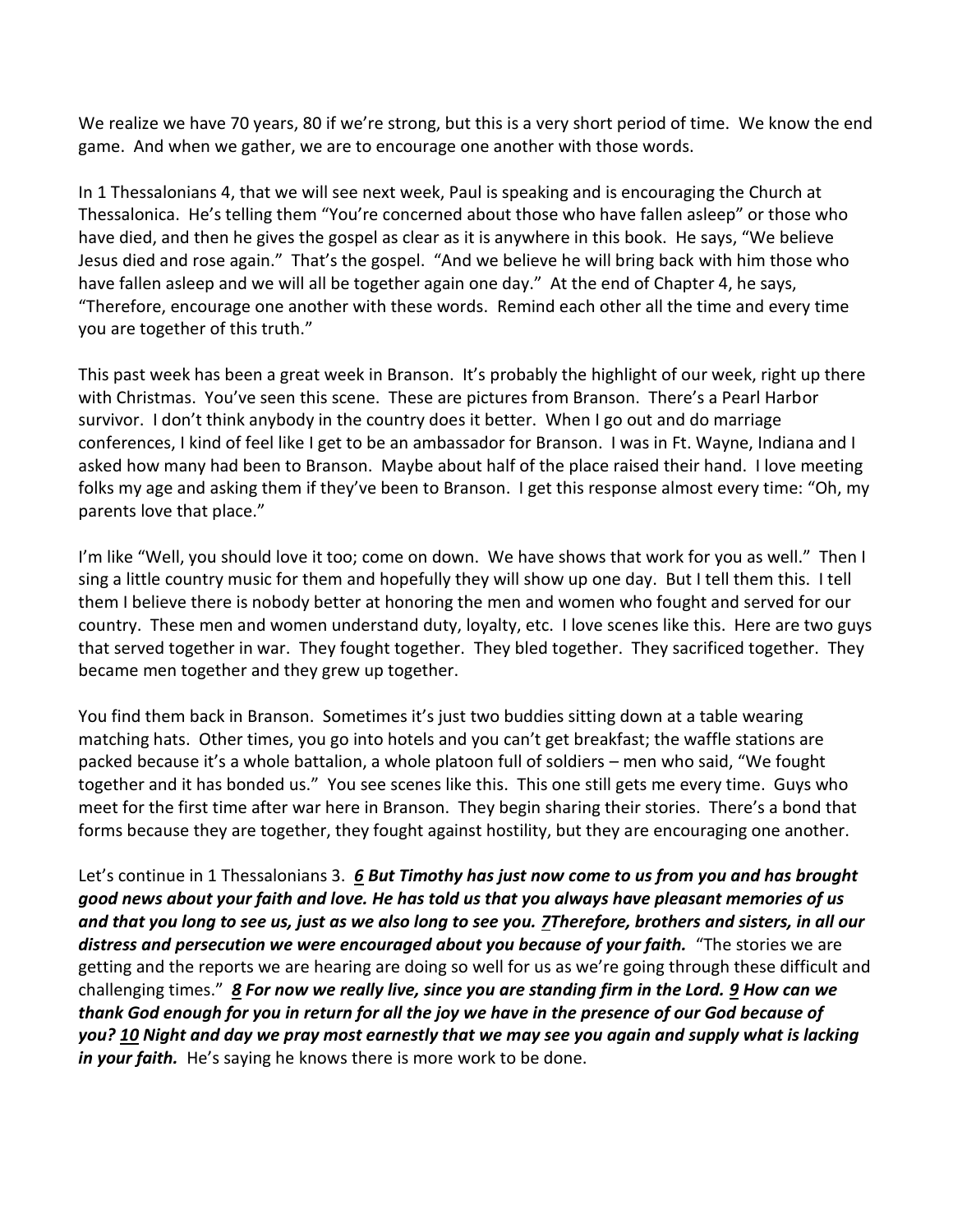Can I just say, as we understand and experience hostility, this is the key point of the whole morning.

## **Christians fuel one another's joy, not hostility.**

We are to be experiencing joy in the midst of trials and persecution because of one another's faith. Yet, as one dad told me at camp this past summer... He said "Ted, all the news has become, all the medial has become, all television has become is for me to turn on the television in the morning and find out what I should be outraged about that day. Then I go to social media and spend the rest of the day getting other Christians to be outraged about what's going on."

Maybe, follower of Jesus, it's time that we begin fueling one another's joy. Maybe it's time we see what's going on in the world around us and we're not shocked or unsettled. We are not surprised because Jesus said this was going to happen. We gather together, we rally together, and we encourage one another. We build one another up.

# *[11](http://www.studylight.org/desk/?q=1th%203:11&t1=en_niv&sr=1) Now may our God and Father himself and our Lord Jesus clear the way for us to come to you. [12](http://www.studylight.org/desk/?q=1th%203:12&t1=en_niv&sr=1) May the Lord make your love increase and overflow for each other and for everyone else, just as ours does for you. [13](http://www.studylight.org/desk/?q=1th%203:13&t1=en_niv&sr=1) May he strengthen your hearts so that you will be blameless and holy in the presence of our God and Father when our Lord Jesus comes with all his holy ones.* And that's going to be in Part 4 as we look at 1 Thessalonians 4.

Let's look at some thank you notes as we close out. How can you take this and who can you thank as a result of today's message and today's text.

Let's just start by thanking your church family for standing firm. You're gathered here today and a lot maybe you don't see. As part of a church, we have to make a stand. We stand against sin. We have to protect the church. We have to keep sin from taking root in the church like cancer and spreading throughout the church.

Someone asked me the other day if I was worried about all the laws being passed and everything changing. I think some churches will have a hard time, but my sad, sad thought the last few weeks has been that there will be a lot of churches that will never be persecuted because their message is changing with the times. It's just sad for me. I don't think anybody is going to come in a shut down the church that's not proclaiming the good news of Jesus Christ and what the word of God teaches. If a church says I'm not going to proclaim that, that's not going to be the truth, I won't stand up and declare this a sin or this a sin or this a sin that goes against God… If I'm not going to do that, I think we're fine.

But a church that does stand on the truth of God's word, a church that boldly proclaims the name of Jesus… Let me just encourage you, church; expect hostility. That doesn't mean we are angry people. I think that's the problem with this word we're using today: *tolerance*. I don't think we become angry as a result of it because in the midst of that, we are going to be fueling one another's joy. I believe some churches won't have a hard time because they are going to stop proclaiming the truth. I want you to be thankful for Woodland Hills Family Church because this church will and we have elders who will keep us on that track and we have leaders that will keeps us on that track. We want you to stay on that track.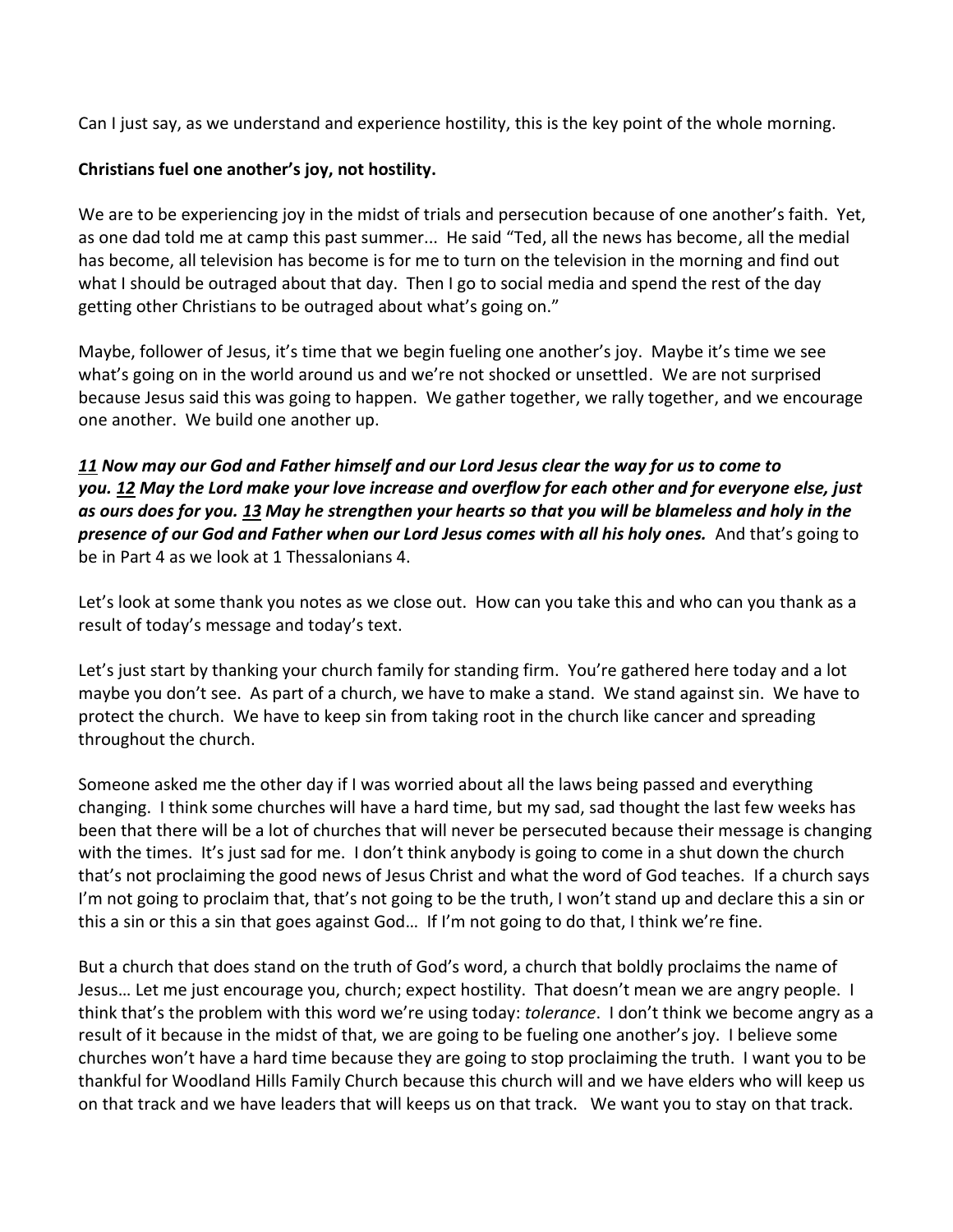We will continue to proclaim the name of Jesus and what his word teaches, and we do not want to stray from that.

Thank your church family for encouraging you. We probably get this one the most. Folks are encouraged when they come here. They are encouraged by those they meet and those who greet them. Some have a very difficult time. I love the sensitivity in our church. Some of you come in with a difficult time and someone notices that… I just want to encourage Woodland Hills to be that church where if you see someone struggling today, if you see someone having a difficult time and you see the pain on someone, take a few moments, go over, and ask how they are doing. Don't settle for the Christian response of "I'm good." Ladies, you are awesome at this because you can smell something on other people. You can just smell that someone is hurting. Go to them. Encourage them. Give then joy because whatever they are coming in here from, they are probably returning to, and they need that word from you.

Thank someone who defended you before others. Thank the person who stood up for you, who walked alongside you. Here's what I'm noticing a lot more in relationships today and I see it online, but I see it in interpersonal relationships as well. I see two mutual friends who are mad at each other, frustrated with each other and I'm friends with both of them, but I don't really want to get involved because they are both okay with me right now. I don't want to come in and call what I'm actually seeing because then they may turn that hostility towards me. I prefer it to be on them. But a true friend steps into the situation. A true friend says, "I'll roll up my sleeves and I'll get a little messy in this."

Some of you have stories like that. I do. I have three or four people in my life who need a regular… It's a bond. I haven't been to war. I haven't been in the foxhole with a fellow soldier that bonded me with him because of the hostility that was coming against us, but I've had plenty of hostility towards me and I have people who have stood up for me. I will forever, as long as there is breath in my lungs, be grateful for those individuals. Part of this series is me going to them and saying "Thank you. I haven't forgotten what you did eight years ago." "I haven't forgotten what you did 13 years ago. And I'm grateful that you're here because it's probably going to happen again real soon." Paul said expect more.

I think we just want to get through certain trials and persecution, thinking that will be it. No, I'm going to get through them being fueled by my church family because more of it is coming. I'll be honest with you, as a pastor, there are times I say, "Yeah, I'm not going to say that because I kind of want to have a good Monday. I want to be at peace on Monday and I don't want to deal with all the drama." But you have to say it anyway. Some of you are shocked. You're like "You hold back on things that you say on Sunday morning?" You have no idea. It's the Lord and Amy Cunningham that say, "You're not going to say that, are you?" They help me find a new way of saying it. I want to thank those who have stood with me through very difficult times and you should find those people in your life and thank them as well.

Thank someone who walked through a trial with you and they were there the whole time. We all have friends for different seasons. We all have people in our lives that are there for a short time and it's confusing at times for us because they were really there for us for a time and now we don't see them. God brought them into your life for a season and maybe five or ten years later you go to that person and